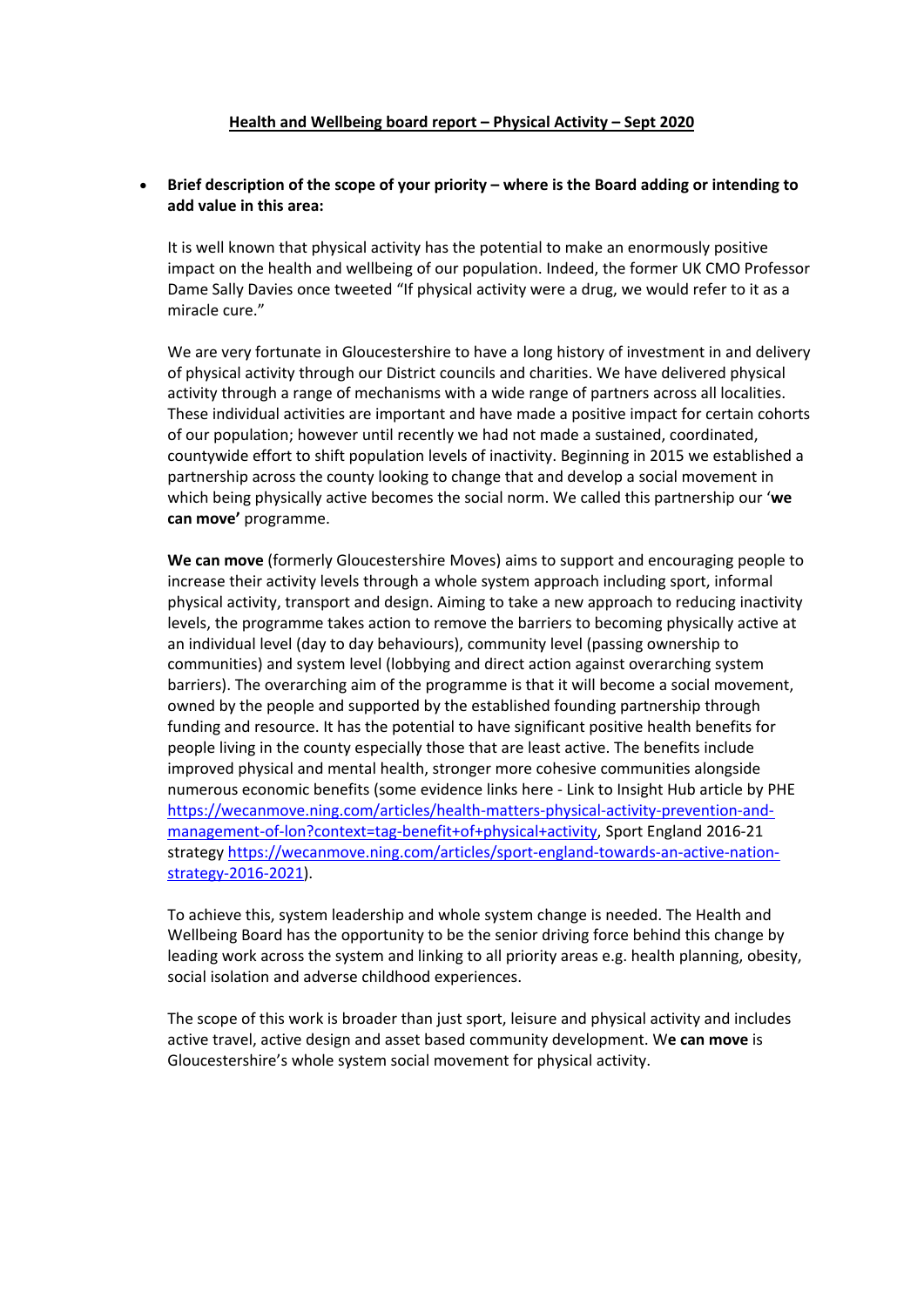# **Do you have a group that over sees the delivery of your priority? If not what are your plans for developing a group?**

Governance arrangements have already been put in place whilst establishing **we can move,** which is supported and organised by Active Gloucestershire. A programme group meeting attended by both the CCG and Public Health already takes place bi-monthly, but the project would benefit from a more direct reporting link to senior stakeholders such as the Health and Wellbeing Board. In time, the project aims to secure more representation from communities; including on the Active Gloucestershire Board and strengthen the links into the Enabling Active Communities board.

# **How is the work in your priority area funded? Is this funding sustainable? If not what are your plans to address this?**

**We can move** has been co-funded by Sport England, the CCG, GCC, District Councils and other partners as part of a three year test and learn pilot. Beginning in 2018/19 the current funding ends in March 2021, a business case for continuation funding from is in the process of being written. Sport England has committed to continue their funding in their latest draft strategy, which will run until 2031.

The requirement of the business case is to fund the programme for the next 5 years (taking funding to 2025/26 at a rate of £150,000 per year. This funding settlement would enable the programme to plan for the longer term and align goals with the ambitious longer term targets contained within many of the national and local strategies.

As the goal is to achieve system change, funding needs to be for the longer term, the greatest benefits are typically achieved by sustained work and relationship building over a number of years. In the short term numerical outcomes are delivered by targeted interventions which use behaviour change methodology in order to increase their impact. Prior to Covid-19 Gloucestershire's inactivity levels in the general population were slowly dropping however the greatest need was, and continues to be, from within the most disadvantaged communities in the county.

# **Do you have a strategy or statement of strategic intent? Or are you planning to develop one? If so, what is the time frame?**

The **we can move** strategy will be available for consultation throughout September with the **ambition of halving inactivity levels by 2030**, this aligns to the government obesity aims around childhood obesity levels. The strategy is ambitious, but achievable, focussing on the long term system wide benefits of this work. The strategy will be flexible enough to respond to unexpected changes in the system which may provide opportunities or disruption.

## **Do you have an action plan? If not what is the timescale for development?**

The work programme for **we can move** is already in place, along with the resulting management and project management procedures. The current plan runs until the end of March 2021 however an annual business plan with a further two year outlook will be developed once the new **we can move** strategy has been agreed (Autumn 2020).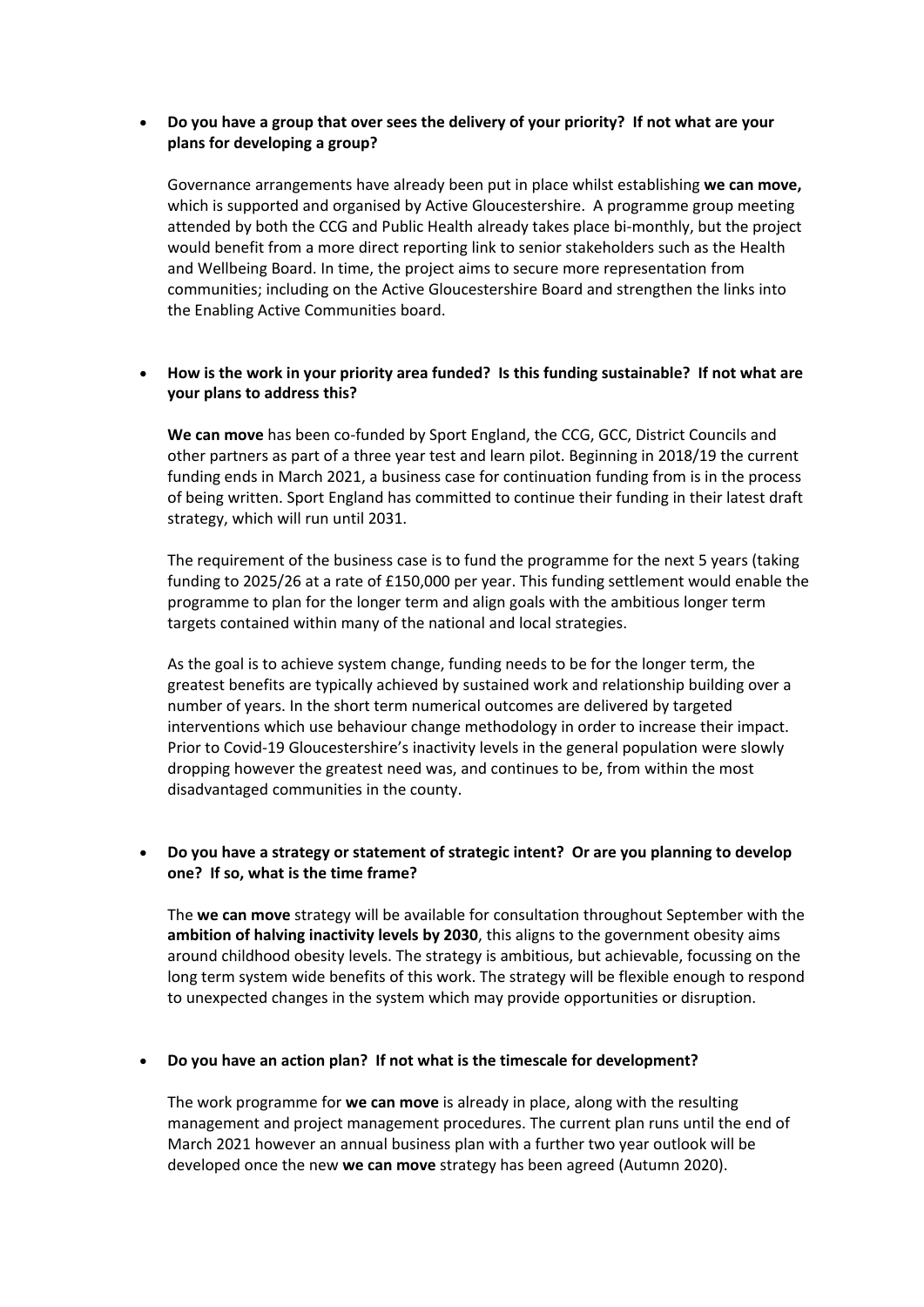The current work programme focusses on the following priority areas:

- Place based (Gloucester)
- Children & young people
- Health professionals
- Disabled people
- Older adults
- BAME people

# **Have you identified metrics for your priority? Do they also capture how your work is tackling inequalities in health?**

The attached (Appendix C) overview details the activity of our target groups, and their inactivity levels. Whilst physical inactivity levels have seen a slow reduction over the last few years we believe that the impact from Covid-19 has started to reverse this trend.

In order to better understand the impact of the work of **we can move** the University of Bristol and Institute of Health Research Applied Collaboration (West) have been appointed as learning and evaluation partners. They have developed an approach to measure system change resulting from the work, Ripple Effect Mapping (example – Appendix A), and its effect on the wider system. This has included system mapping (example – Appendix B) which has helped determine where to make intervention and to establish what has changed as a result.

However system change can be challenging to measure precisely including cause and effect resulting from action and the positive impact on the wider system e.g. obesity. As a result determining direct return on investment requires a degree of assumption and is best supported with wider value metrics. Population level data is captured as part of the national Active Lives survey and behaviour change measurement at an individual level is undertaken for each project.

## **Any other issues or good practice you wish to share with the Board.**

**We can move** is a step change in approach to addressing levels of inactivity in the county and has required a non-traditional approach to commissioning. Programmes and interventions have been co-created and organisations have worked in partnership to test and learn together. **We can move** offers the potential to impact widely on Gloucestershire's health and wellbeing system with outputs beyond just physical activity, such as obesity and social isolation and loneliness.

The collaborative way in which the programme has been commissioned, developed and delivered encapsulates the spirit of true partnership working and shared endeavour towards tackling a wicked problem. There is a great deal of learning from the process, the underlying approach and principles of this could be very beneficial to share across the ICS and be helpful in creating action against some of the other complex issues we face as a system.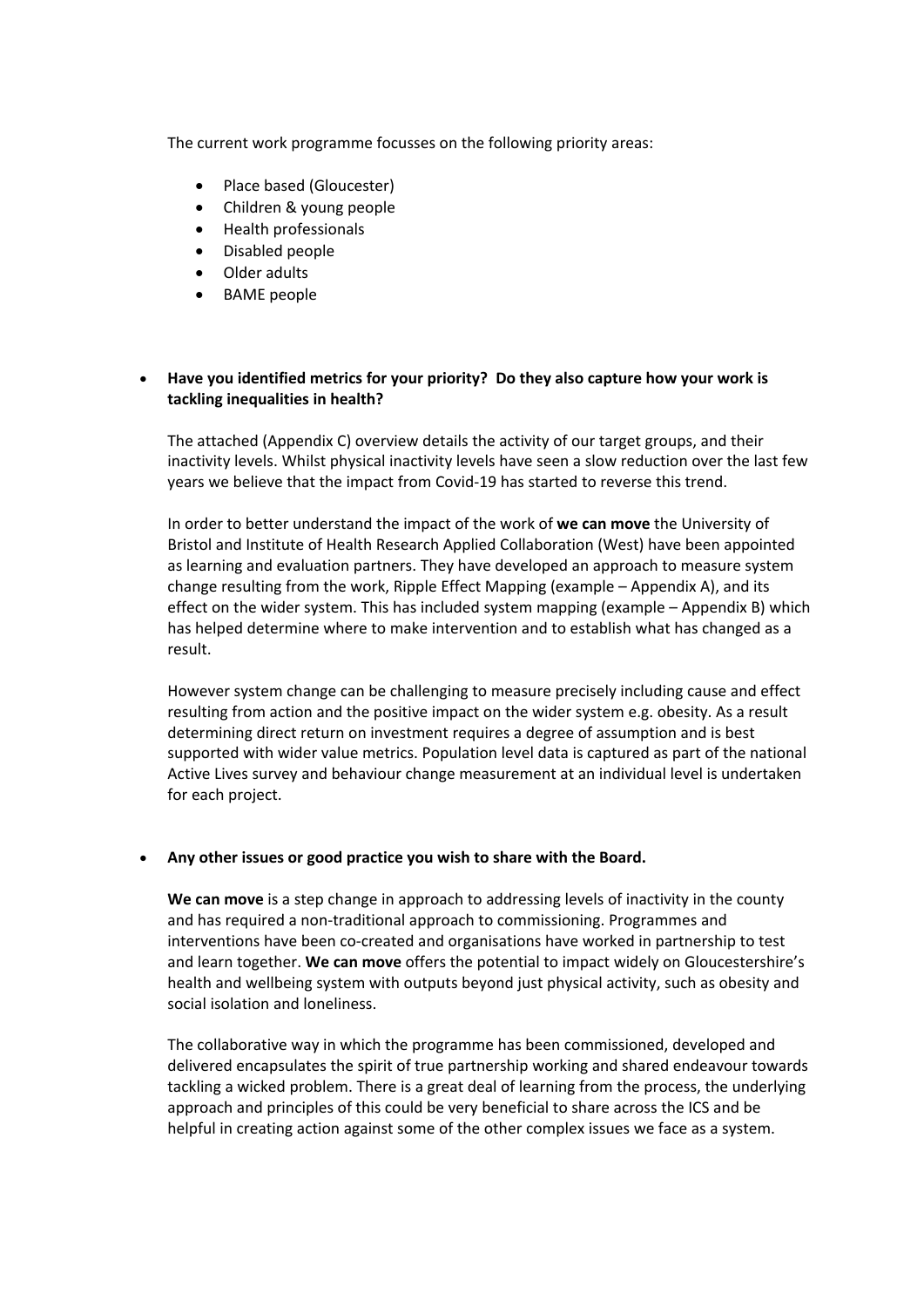The work will continue to evolve and change dependent on learning, priorities and external factors. **We can move** is part of a learning collaboration across England which includes Sport England funded Local Delivery Pilots. Active Gloucestershire is working with several international organisations to learn from their approach and successes e.g. a member of Active Gloucestershire staff will be visiting Australia as part of a Winston Churchill Fellowship.

We also recognise that Covid is likely to impact on levels of physical inactivity, with those in our society at most disadvantage likely to suffer the most. Through the WCM programme we will review the impact Covid has had on our society particularly focussing on health inequalities. We will target specific work to reduce the negative impact it is likely to have.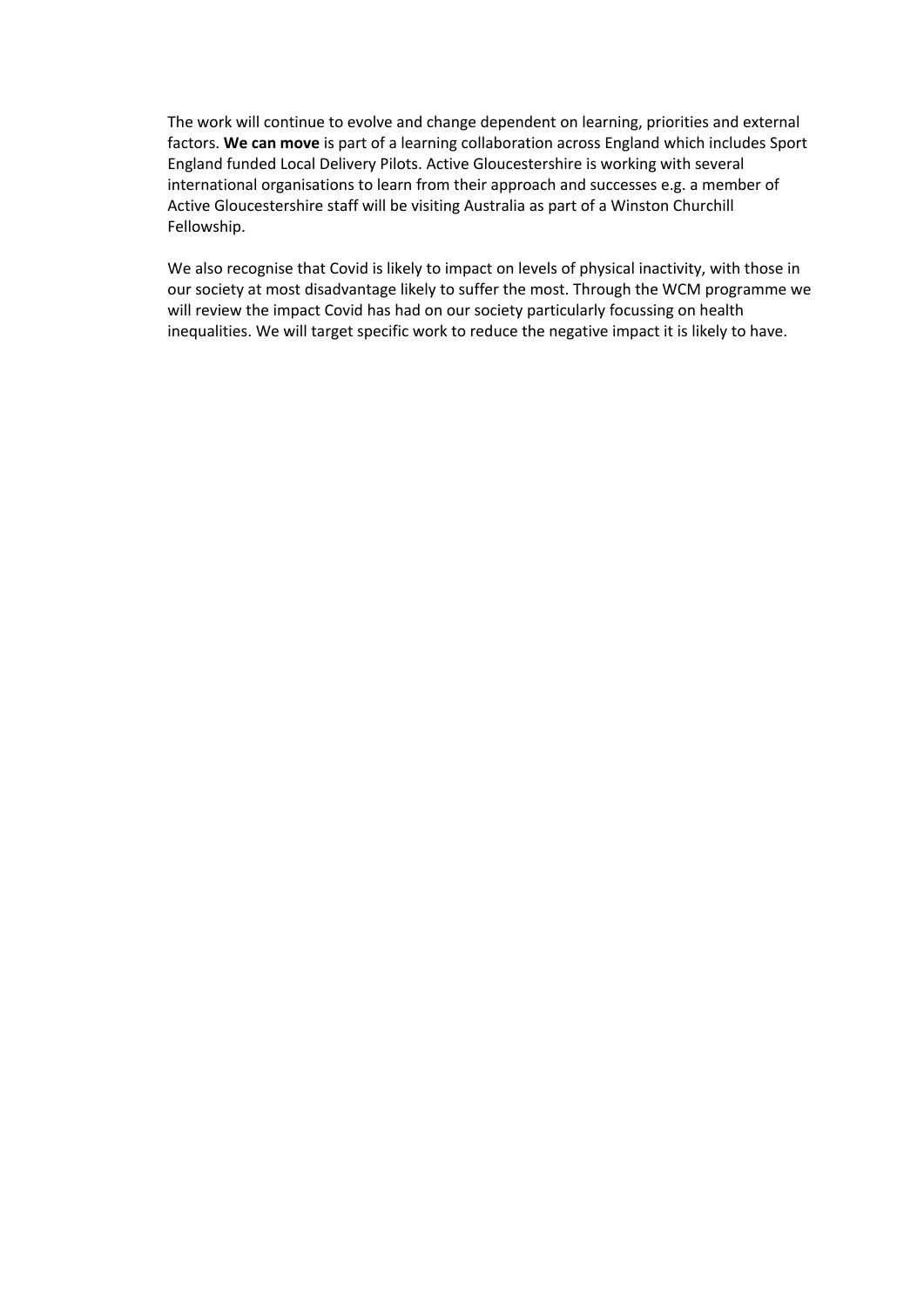#### **Appendix A: Ripple Effect Map (excerpt)**





#### **Appendix B: Gloucestershire Physical Activity systems Map**